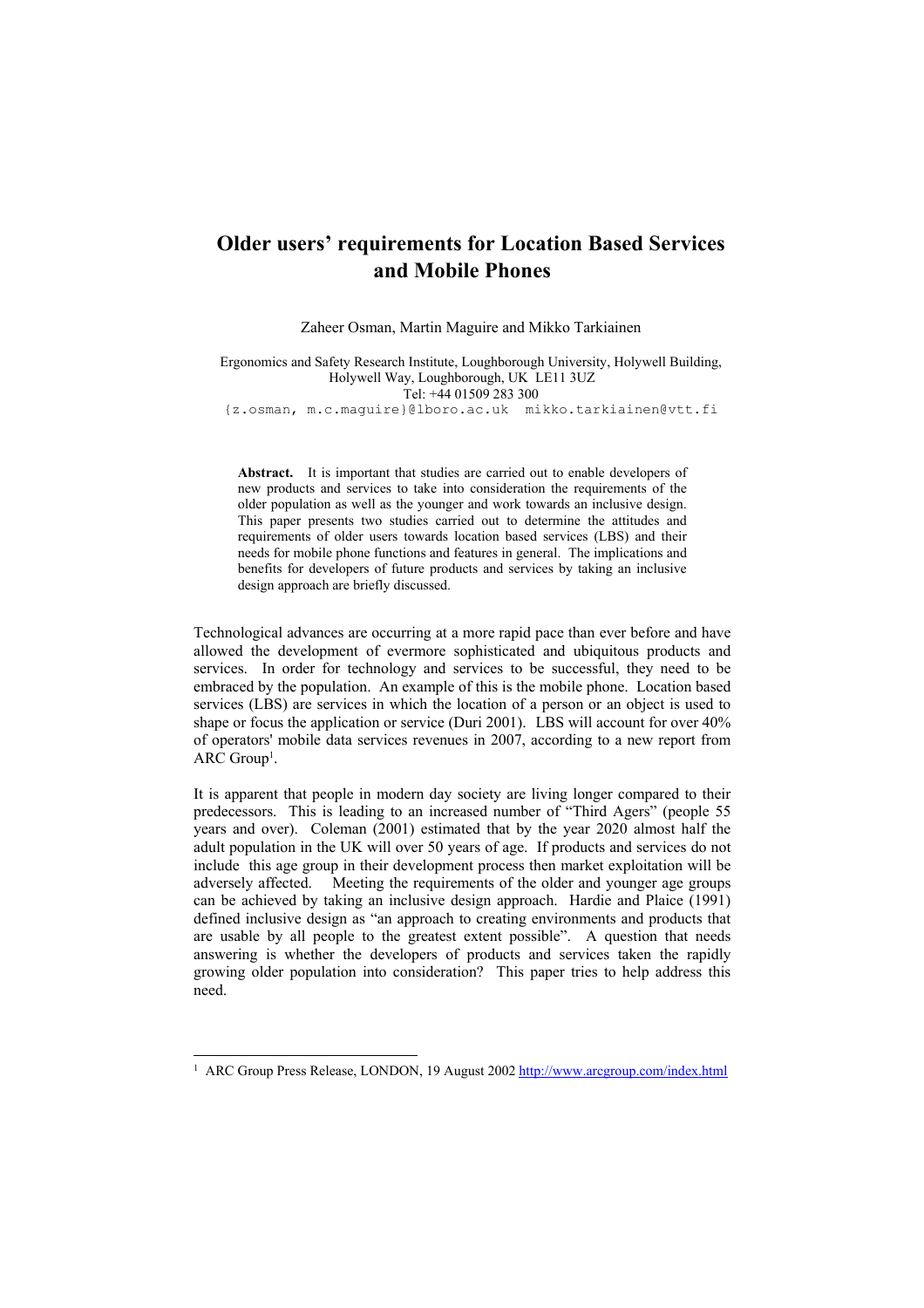# **1 A Study on User Requirements and Attitudes for LBS**

LBS have yet to penetrate the consumer market to a great extent and are still being developed. One might say that until recently they were driven primarily by technological developments, so a user centered approach needs to be taken. This short study aimed to explore views, thoughts and attitudes of potential users towards LBS. Requirements, preferred applications, advantages and disadvantages for LBS were identified from the potential user's perspective.

#### **1.1 Scenario Development**

In order to present a practical example of the use of LBS to the participants, short scenarios were constructed. The scenarios were based on the current and possible future applications of LBS. The scenarios were constructed after attending an industry seminar organized by HELIOS Technology U[K2](#page-1-0) that included delegates from the major stakeholders in LBS. In total five future scenarios were constructed. These are summarized below:

- Scenario 1: "Finding your nearest" traveling to another city and using LBS to locate a cash point to pay for the taxi fare and using the LBS to locate a taxi rank.
- Scenario 2: "Traveling to a destination" Organizing a trip to a theme park. Finding out train times and alternative transport using LBS. Also identifying a route to the theme park using LBS.
- Scenario 3: "Meeting up" Locating the whereabouts of friend using LBS on a night out. Finding a route to get to them using a LBS.
- Scenario 4: "Virtual Messaging" Leaving and receiving spatially tagged messages to and from friends.
- Scenario 5: "Shopping" Using LBS to locate products. Receiving special promotional offer through LBS.

#### **1.2 Focus Groups**

The participants were split into four groups: "younger males" and "younger females" (20 –25 yrs old), "older males" and "older females" (55 yrs and above). In total four focus groups were conducted with six participants in each focus group. The participants voted for the discussion of three out of the possible five scenarios in each focus group session.

## **1.3 User requirements**

l

Requirements for LBS were extracted from the discussions within each of the scenarios and categorized into primary, secondary or tertiary requirements according to their importance displayed within the discussions. The general requirements of the older participants are displayed in table 1. Scenarios 1, 2, 3 and 5 were discussed.

<span id="page-1-0"></span><sup>2</sup> Seminar titled "Migrating from Ideas to Income" organized by HELIOS Technology in London, UK. (November 2001)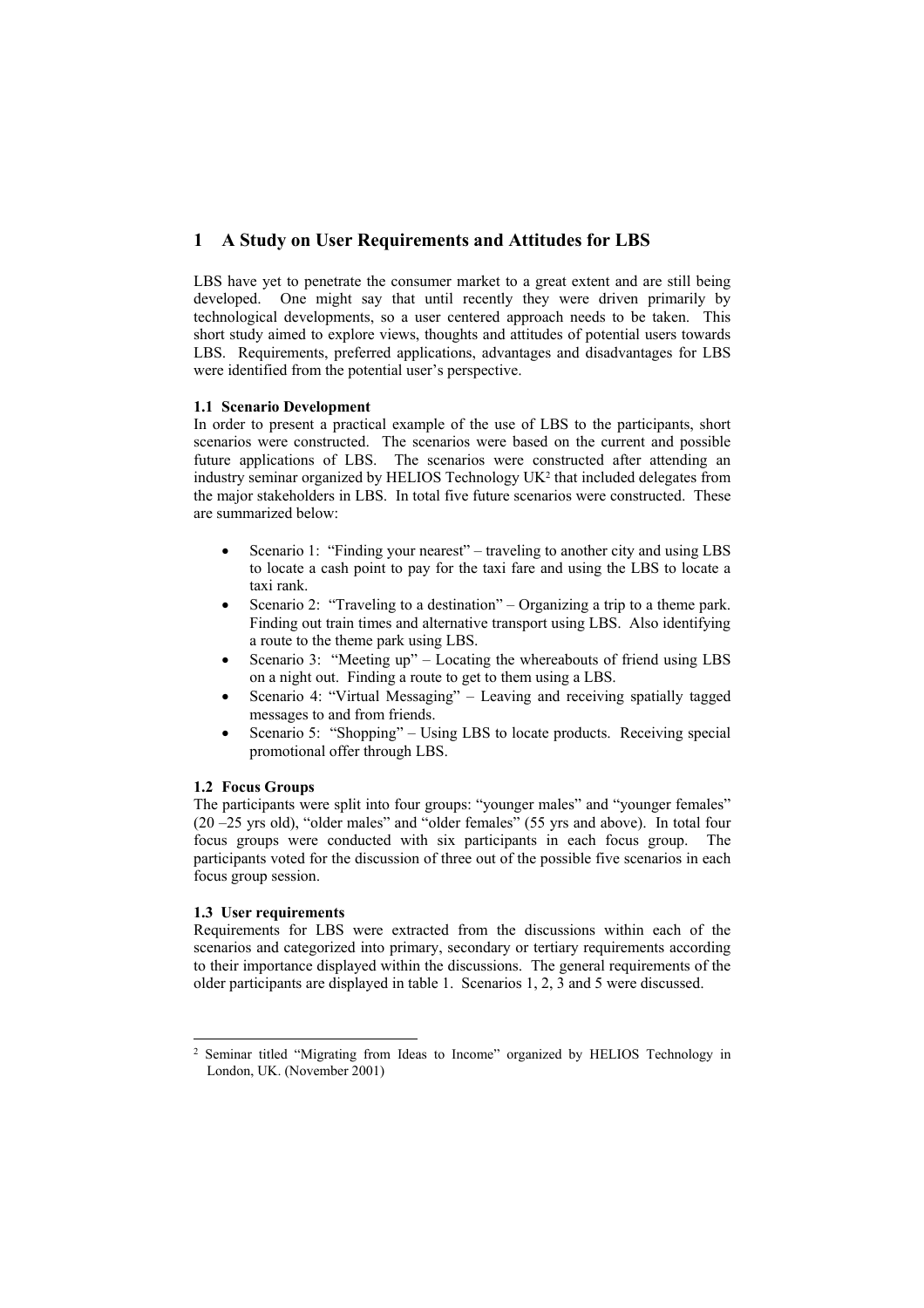| <b>Table 1.</b> Summary of older users' requirements for LBS categorized into primary |
|---------------------------------------------------------------------------------------|
| secondary and tertiary requirements. (Numbers indicate which scenarios the            |
| requirements were mentioned in                                                        |

| Primary                                              | <b>Secondary</b>                                                    | <b>Tertiary</b>                                  |
|------------------------------------------------------|---------------------------------------------------------------------|--------------------------------------------------|
| Reliability of information<br>1,2,3,5                | Alternative routes/options $1,2$                                    | Flight Bookings <sup>2</sup>                     |
| Personalization of LBS<br>services <sup>5</sup>      | Zoom in/out of display $1,3,5$                                      | Receipt printing<br>facility <sup>2</sup>        |
| Integration into mobile<br>phone 1,2,3,5             | Large Screen 1,2,3,5                                                | Color Screen 1,2,3,5                             |
| Accuracy of information<br>1,2,3,5                   | Usable abroad $2,5$                                                 | Guide book facility<br>abroad <sup>2</sup>       |
| Low cost of LBS service<br>1,2,3,5                   | Information about charges<br>for use of LBS service $1,2,3,5$       | Specific information<br>about facilities $1,2,5$ |
| Ease of use of LBS device<br>& LBS service $1,2,3,5$ | Translation facility $2,5$                                          |                                                  |
| Up to date information<br>1,2,3,5                    | Comparison of different<br>prices of external services <sup>2</sup> |                                                  |
| Maps for routes $1,3$                                | Check Stock in shops <sup>5</sup>                                   |                                                  |
| Landmarks for places $1,2,3$                         | Print Facility $1,2,3,5$                                            |                                                  |
| Directions to places $1,2,3$                         | Ability to locate lost people $3$                                   |                                                  |
| Access of location<br>information for police $2$     | Reserve products in shops <sup>5</sup>                              |                                                  |
| Location inside building $5$                         | Security of different places<br>1,2                                 |                                                  |

It is important to note that the requirements from both the older and younger age group had similarities (i.e. LBS should be reliable, integrated into mobile phones and up to date) and differences (i.e. older users required the text on the screens to be clear and easier to read whilst the younger age group wanted a more interactive service). This may be due to the difference in prior experience with new services between older and younger users. Younger users' were more technologically aware therefore had more experience with the possible advantages and disadvantages of new services.

#### **1.4 Group Attitude Ratings**

A group attitude rating (GAR) was given to each of the focus groups for each of the scenarios discussed. The averages of the attitude ratings allow comparison of the acceptance levels of different groups for using LBS within different scenarios. It is interesting to note the contrasting attitudes towards LBS between the older and younger females within the shopping scenario discussion. The older females viewed LBS as a service that would facilitate and enhance their shopping activities whereas the younger females viewed LBS as a hindrance to their social interaction. Overall the older age groups (male and female) had a more positive attitude towards LBS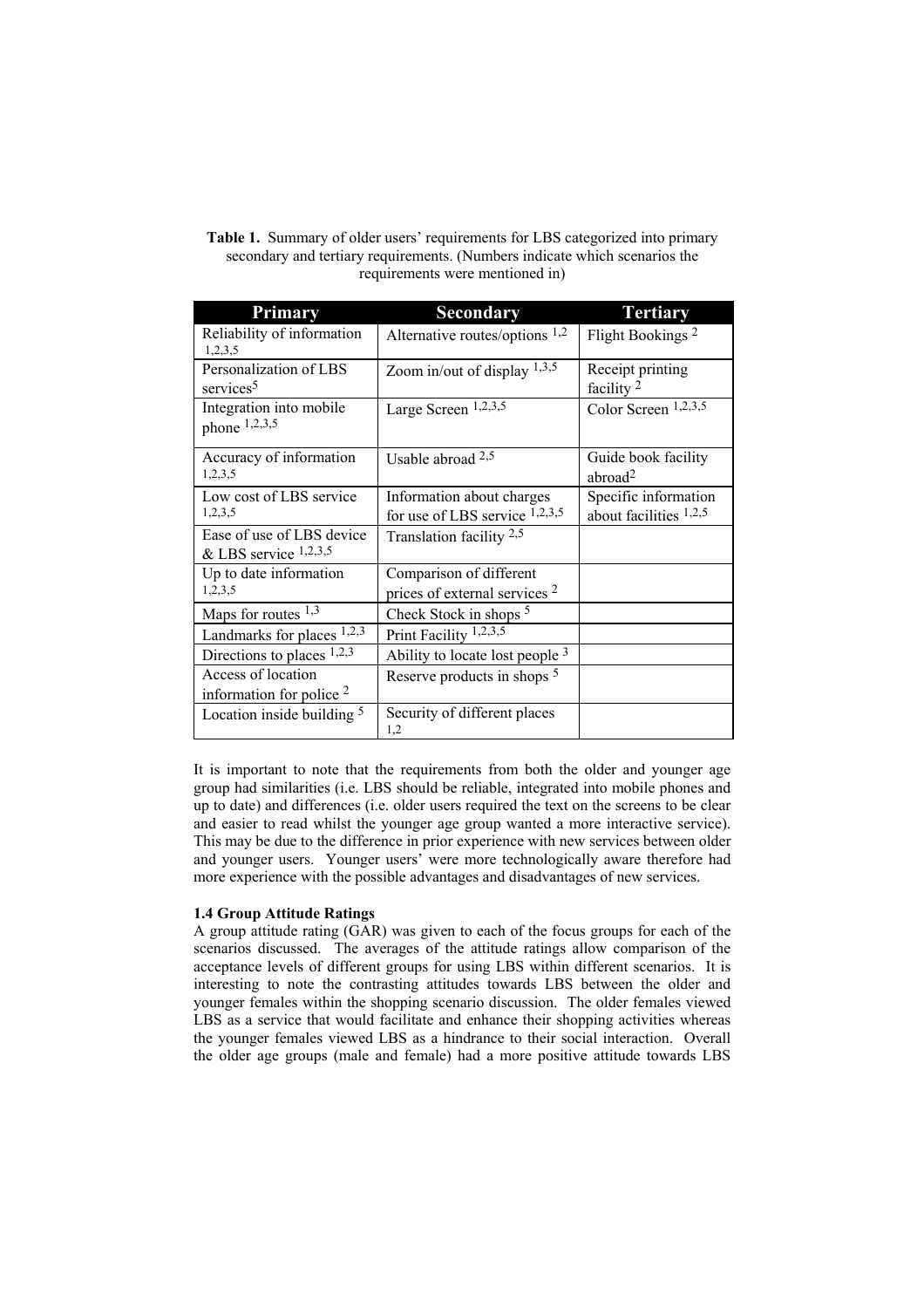compared to their younger counterparts (male and female). This is an assuring result for the developers of LBS and adds to the case of including the older age groups in the development of new services and products. The older users were comparing LBS to mobile phones and strongly suggested that LBS access should be integrated into the mobile phone. Therefore considering the mobile phone needs of older users was thought to be important.

# **2 Older users and mobile phones**

Interviews were carried out with a group of 17 users between the ages of 47 and 79 including 10 males and 7 females. They were generally inexperienced with mobile phones. Users were asked consider the situation where they were purchasing a new mobile phone. They were asked to choose from, and rank, a range of 12 features (printed on cards) divided into 3 categories: usability/ergonomic features, phone functions, and advanced services. The mean rank of each factor is shown below  $(12=high, 1=low)$ :

| <b>Feature required</b>      | Category             | <b>Mean rank</b> |
|------------------------------|----------------------|------------------|
| Easy menus                   | Usability/ergonomics | 10.2             |
| Large screen text            | Usability/ergonomics | 8.6              |
| Small/compact                | Usability/ergonomics | 7.9              |
| Large buttons                | Usability/ergonomics | 7.7              |
| Information services         | Advanced services    | 5.4              |
| Voice dialing                | <b>Functions</b>     | 5.1              |
| Photo messaging              | Advanced services    | 4.7              |
| Handling calls intelligently | Advanced services    | 4.3              |
| Radio                        | <b>Functions</b>     | 2.3              |
| Phone shopping               | Advanced services    | 2.2              |
| Ring tones                   | <b>Functions</b>     | 17               |
| Play games                   | <b>Functions</b>     |                  |

**Table 2.** Mean rankings of required phone features

Interestingly the four usability/ergonomic factors occupy the top four positions in the list. The list shows that there is significant interest in an information service through the phone. There was also some interest in photo-messaging and handling calls in helpful ways. However the idea of shopping through the phone received limited support. Many preferred to view the real products before buying and also enjoyed the social aspects of going to shop for, say, groceries on a weekly basis.

The results show that the users were prepared to accept the integration of a range of services into the mobile phone, provided those services meet their needs and are of interest to them. Location-based services through the phone might thus be accepted by older users provided those services meet their needs.

Participants were asked which were the most important factors in learning how to use their mobile phone. Being shown by a friend or relative was the most important factor closely followed by use of the handbook. Exploring on one's own was fairly important. Only one person stated that a shop demonstration had been useful, and no one had received telephone support from the supplier. It will be important then for